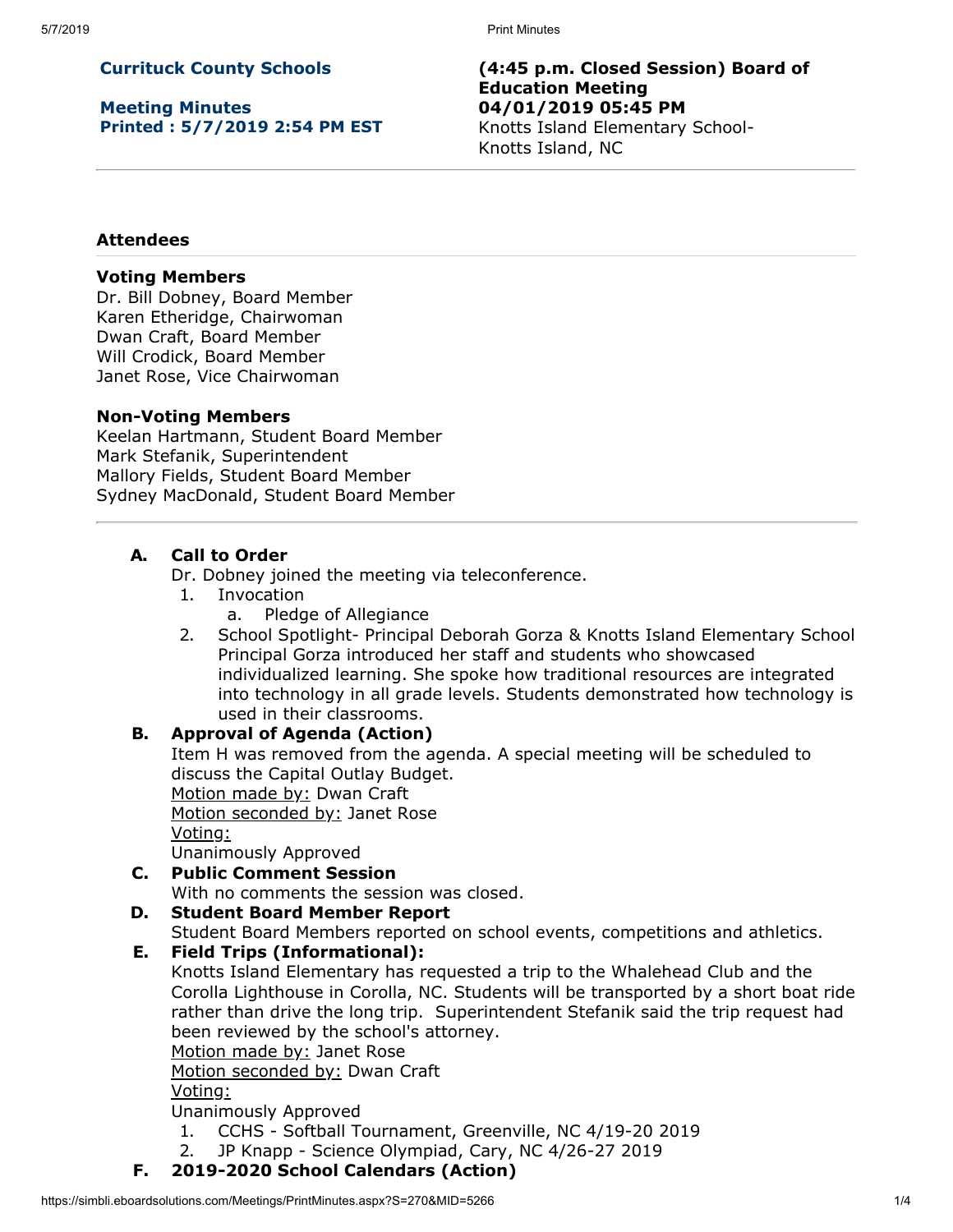5/7/2019 Print Minutes

Mr. Crodick said he was not in favor of the early release Fridays at CCHS due to the added transportation expense. He would rather see full days and workdays than 1/2 days. He was in favor of the traditional K-8 and JP Knapp Early College calendars.

The Board discussed the benefits of the JP Knapp calendar and the uniqueness of the school with many students attending classes on the campus of College of The Albemarle. The Board continued to discuss the differences and likeness of JP Knapp and CCHS.

Student BOE Members stated they were in favor of the extra student time on Fridays which allowed them time to study and meet with teachers.

Mr. Crodick again stated that he was not in favor of the schedule because of the added transportation cost. The transportation funding formula is based on bus capacity and routes. The early release on Fridays requires the running of extra routes which causes the district to be penalized.

Chairman Etheridge said she is willing to give CCHS a full year and then review the school's scores and student success to see if the extra time is being used correctly. The Board discussed how the extra time also allows students to participate in clubs; whereas, after school transportation can be difficult for many students and parents.

Dwan Craft said that she wanted to make sure that teachers are given time to collaborate.

Renee Dowdy, Assistant Superintendent, said that she was part of the initial start up of the JP Knapp. When the late buses were discontinued in 2008, the early release on Friday was a benefit for students. It also allowed teachers time to work together. When she became the Principal at CCHS she saw the need for teacher collaboration. She believes if staff were surveyed they would agree the time is used to network vertically and help students. She felt the benefit out weighed the expense.

Janet Rose said that many CCHS students also attend COA on a daily basis and allowing teachers planning time is essential. She recently met with the school's Business Liaison and was very impressed to see students participating/working in local businesses.

Mr. Crodick iterated he was not in favor of half days due to the added expense to the district.

Motion made by: Dwan Craft Motion seconded by: Karen Etheridge Voting: Dr. Bill Dobney - Yes Karen Etheridge - Yes Dwan Craft - Yes Will Crodick - No Janet Rose - Yes

### **G. School Capacity Updated Listing**

Superintendent Stefaink would like to share the capacity numbers with the County's Planning Board. The chart list the lowest student numbers for grades K-3. There was no discussion.

### **H. Capital Outlay Budget for 2019-2020 (Action)**

This items was removed from the agenda.

**I. Consent Agenda (Action)**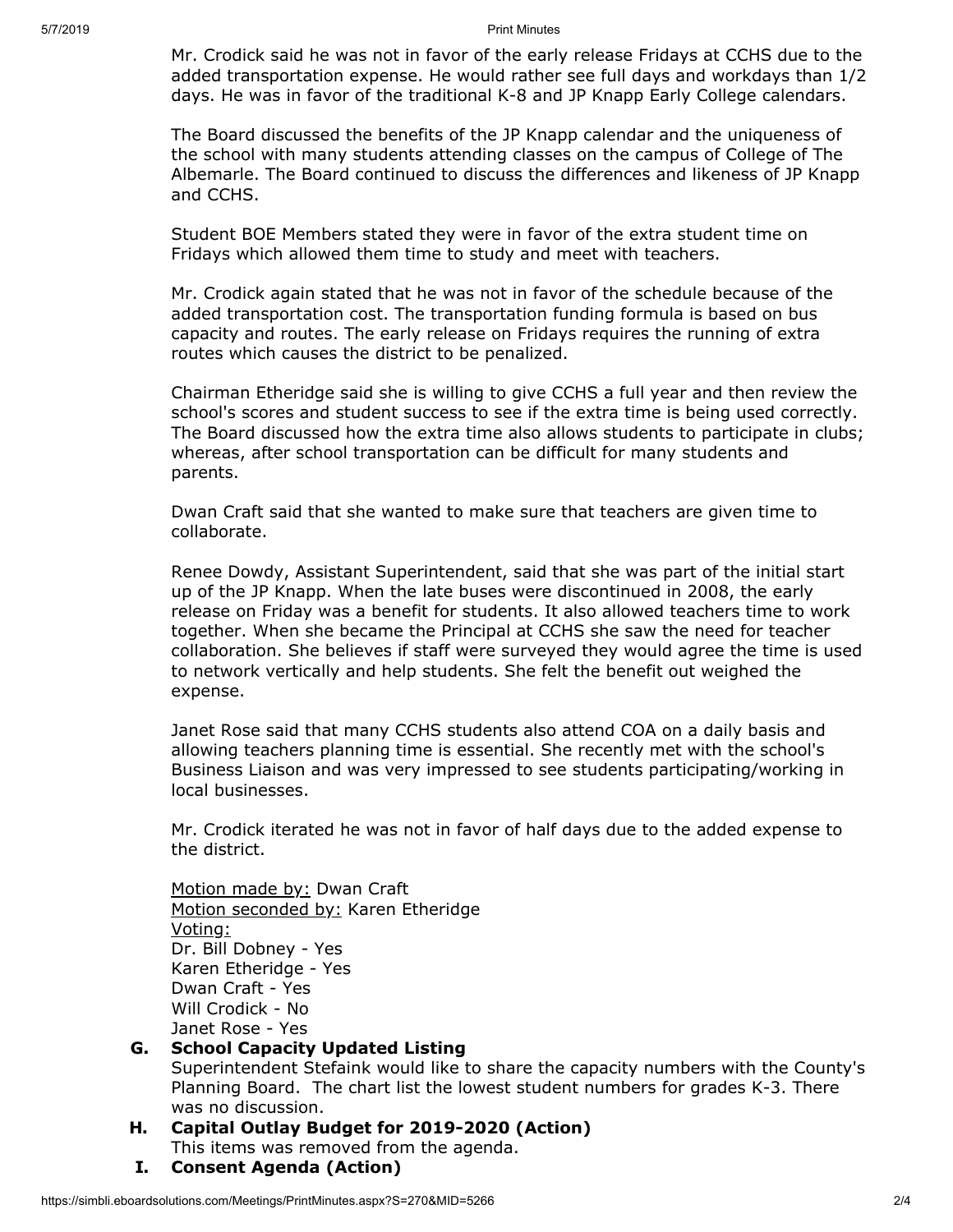Motion made by: Dwan Craft Motion seconded by: Janet Rose Voting:

Unanimously Approved

- 1. Personnel Report Dated April 1, 2019
	- a. Leave Report Dated April 1, 2019
- 2. Board Meeting Minutes March 13, 2019
- 3. Closed Session Minutes March 13, 2019
- 4. Bus Leasing Agreement
- 5. Bank Reconciliations

## **J. Information Items**

1. Work Session - May 2, 2019- Knapp Professional Learning Center, 4:00 p.m.

2. Board of Education Meeting- May 2, 2019- Historic Currituck County Courthouse, 6:30 p.m.

### **K. Board Members & Superintendent Comments**

Mr. Crodick recently visited KIES. He spoke about HB 96 which would provide KIES with rural school funding and HB 97 that would revisit the transportation funding formula to keep the district from being penalized due to the geographic of the county. He hopes the two bills pass. He is also very humbled to have eradicated combination classes at KIES.

Superintendent Stefanik thanked the BOE for approving the bus leasing agreement. The agreement will provide the district with seven new activity buses; 3 mini and 4 full size. The agreement is also being approved by the County Commissioners during their April 1st meeting.

Moving to another topic, Superintendent Stefanik said the district's fund balance is low and does not match the current funds used to balance this year's budget. The district will not be able to draw from the fund balance next year. The Board is looking for input on future savings. He enjoyed the student spotlight hosted by KIES.

Dwan Craft said she always enjoys her visits to KIES. She reported that Shawboro Elementary did a wonderful job in the recent Math 24 competition. She also found last week's bullying presentation very informative.

Janet Rose was very impressed with the KIES students. She is a native of Knotts Island. She recently visited Raleigh and met with Representatives asking them to support school issues.

Karen Etheridge also attended the bullying presentations. She added that The Amore Conference planned for April 6th at JP Knapp is for all high school girls. The conference is full of events that promotes student health and friendships. In closing, FFA is selling plants beginning April 10, 2019.

### **L. Adjourn Meeting (Action)**

Motion made by: Janet Rose Motion seconded by: Dwan Craft Voting: Unanimously Approved